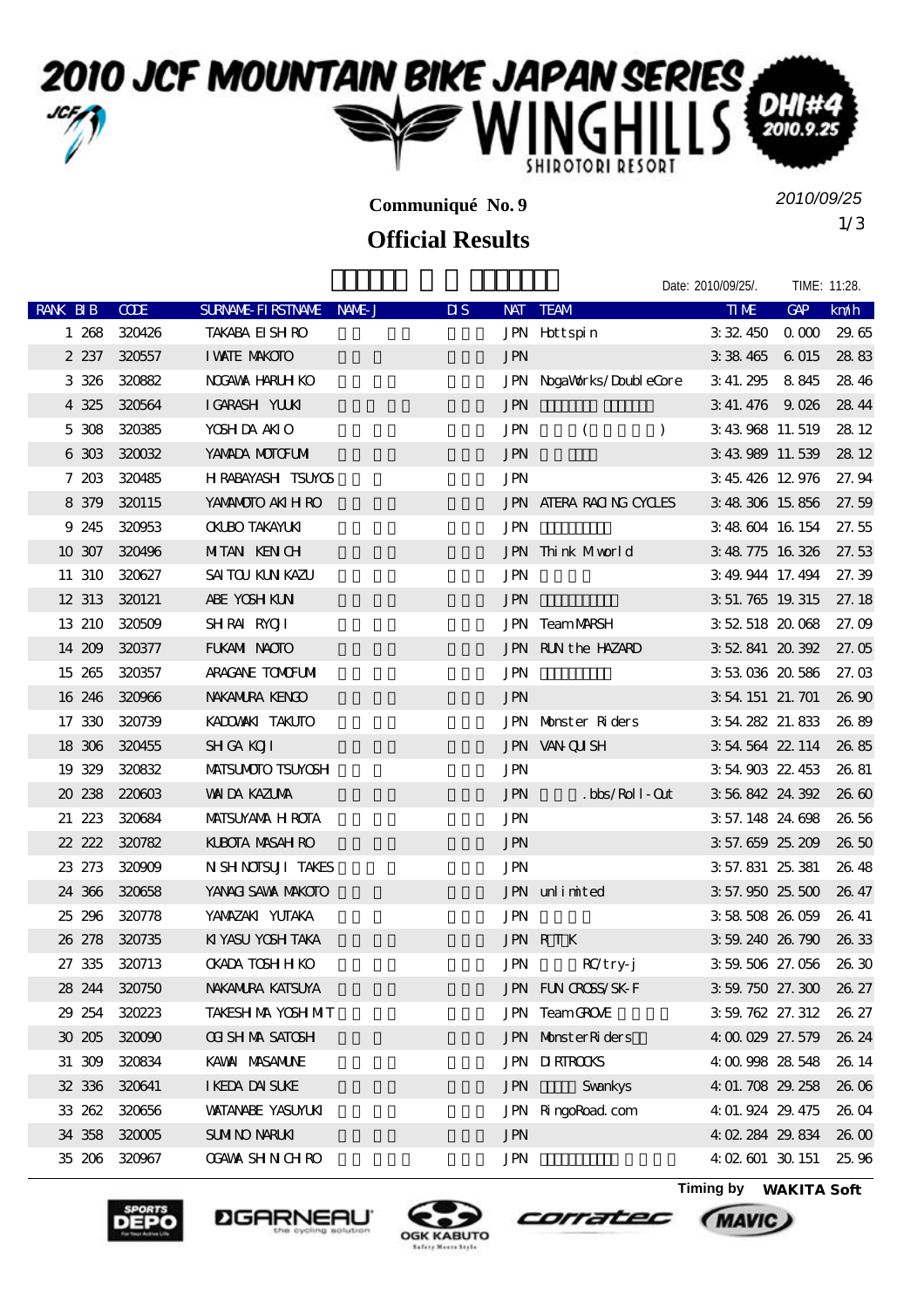### 2010 JCF MOUNTAIN BIKE JAPAN SERIES, NGH DH 2010.9 SHIROTORI RESORT

**Communiqué No. 9**

## **Official Results**

2/3 *2010/09/25*

Date: 2010/09/25/. TIME: 11:28.

| <b>RANK BIB</b> |        | <b>CODE</b>     | SURNAME FIRSTNAME NAME J | $\overline{\mathbf{u}}$ | NAT TEAM              | <b>TIME</b>               | GAP | km/h         |
|-----------------|--------|-----------------|--------------------------|-------------------------|-----------------------|---------------------------|-----|--------------|
|                 |        | 36 337 320027   | <b>SHOE YUCH</b>         | <b>JPN</b>              |                       | 4:03:047 30:598 25:92     |     |              |
|                 | 37 201 | 320572          | FUKUDA YUJI ROU          |                         | JPN YsRoad NSTYLE NSC | 4 03 369 30 919           |     | 25,88        |
|                 |        | 38 362 320770   | <b>MAKITA KAZUTO</b>     |                         | JPN RINGOROAD com     | 4 05 842 33 392 25 62     |     |              |
|                 |        | 39 338 320187   | KACEYANA MICH TOMO       |                         | <b>JPN TECH</b>       | 4 07 639 35 189           |     | 25.44        |
|                 |        | 40 219 320498   | SH MOKAWA SHANSUKE       |                         | <b>JPN</b> Svankys    | 4 07.765 35.315           |     | 25, 42       |
|                 |        | 41 256 320319   | <b>OHUMA TAKEH RO</b>    |                         | JPN Non notorize      | 4 08 268 35 819 25 37     |     |              |
|                 |        | 42 216 320800   | <b>WAKABAYASH MASAYU</b> | <b>JPN</b>              |                       | 4: 09. 921 37. 471        |     | 25, 20       |
|                 | 43 272 | 320619          | YANACUCH FUMAKI          | <b>JPN</b>              |                       | 4:10.700 38.250           |     | 25, 12       |
|                 | 44 291 | 320586          | <b>MAESE KAZUAKI</b>     | <b>JPN</b>              | M                     | 4:12,505,40,056           |     | 24.95        |
|                 |        | 45 232 320771   | NAKATA SYOJI             | <b>JPN</b>              |                       | 4 12 610 40 160 24 93     |     |              |
|                 |        | 46 334 320879   | <b>ANDO KOZI</b>         | <b>JPN</b>              |                       | 4: 13 229 40 780 24 87    |     |              |
|                 | 47 255 | 320439          | ARITA YOSH TAKA          |                         | <b>JPN</b> Svankys    | 4: 13, 735, 41, 285       |     | 24.82        |
|                 |        | 48 204 320003   | YANANAKA TSUYOSH         | <b>JPN</b>              |                       | 4: 13 751 41, 301         |     | 24.82        |
|                 |        | 49 228 320358   | <b>INCLE TAKAH RO</b>    | <b>JPN</b>              |                       | 4: 13 973 41, 524         |     | 24.80        |
|                 | 50 243 | 320229          | <b>IIMM YUCHRO</b>       |                         | <b>JPN</b> Svankys    | 4: 14: 199 41. 749        |     | 24.78        |
|                 |        | 51 240 320217   | HABA KAZUKI              | <b>JPN</b>              |                       | 4:16:416:43:966 24:56     |     |              |
|                 |        | 52 357 320704   | YANACIDA YUUSUKE         |                         | JPN VAN QUISH         | 4: 17. 635 45. 185        |     | 24.45        |
|                 |        | 53 234 320964   | IWASAKIDAI               | JPN                     |                       | 4:18 940 46:490           |     | 24.32        |
|                 |        | 54 266 320633   | KANEKO H ROFUMI          |                         | JPN M2 MAD ANGELS     | 4: 20. 427 47. 977 24. 19 |     |              |
|                 |        | 55 241 320159   | TANAKA HROSH             | <b>JPN</b>              |                       | 4 21 271 48 821           |     | 24.11        |
|                 |        | 56 363 320845   | HASH MOTO TAI SH         |                         | <b>JPN</b> Svankys    | 4 21 338 48 888           |     | 24 10        |
|                 | 57 239 | 320188          | I SH DATE MORTOSH        |                         | JPN CSR               | 4: 21, 469 49, 019        |     | 24.09        |
|                 |        | 58 292 320127   | <b>MIRANOTO SYLHET</b>   | <b>JPN</b>              |                       | 4: 21. 942 49. 492 24. 05 |     |              |
|                 |        | 59 213 320632   | <b>HASEGAWA H ROKAZU</b> |                         | JPN M2 MAD ANGEL      | 4 22 523 50 073           |     | 23.99        |
|                 | 60 359 | 320660          | <b>MASUNO KATUH RO</b>   |                         | JPN Team YRS          | 4 25 850 53 400           |     | 2369         |
|                 |        | 61 207 320636   | TAKE SEI TAROU           |                         | JPN M2 MAD ANGELS     | 4 27 884 55 435 23 51     |     |              |
|                 |        | 62 252 320043   | <b>ASAKLRA YUKIO</b>     |                         | JPN R/O               | 4:28.470 56.020 23.46     |     |              |
|                 |        | 63 344 320184   | YANACI SAWA TOSH MI      |                         | JPN van-quish         | 4: 31. 034 58 584 23. 24  |     |              |
|                 |        | 64 289 320764   | TAKAHASH HROAKI          |                         | JPN FFS Try-J         | 4: 31.878 59.428 23.17    |     |              |
|                 | 65 282 | 320877          | <b>TAKENAKA YASUMUKI</b> |                         | JPN Gifustyle/Switch  | 4 35 063:02 613           |     | <b>22 90</b> |
|                 |        | 66 224 320737   | <b>KATADA KOUI</b>       |                         | JPN R/O               | 4 40 296: 07.846          |     | 22.47        |
|                 |        | 67 346 320783   | <b>OISUKA YU CH</b>      |                         | JPN teamloop          | 5 53 849 21.399           |     | 17.80        |
|                 | 68 286 | 320397          | <b>TERASH MA TSUYOSH</b> |                         | <b>JPN WPE CUT</b>    | 6 39 181 06 732           |     | 15.78        |
| DNF. 301        |        | 320490          | YUMOTO H ROYUKI          |                         | <b>JPN YOU CAN</b>    |                           |     |              |
|                 |        | DNS. 227 320695 | <b>KAMATA MASARU</b>     | <b>JPN</b>              |                       |                           |     |              |
|                 |        |                 |                          |                         |                       |                           |     |              |







corratec



**MAVIC**